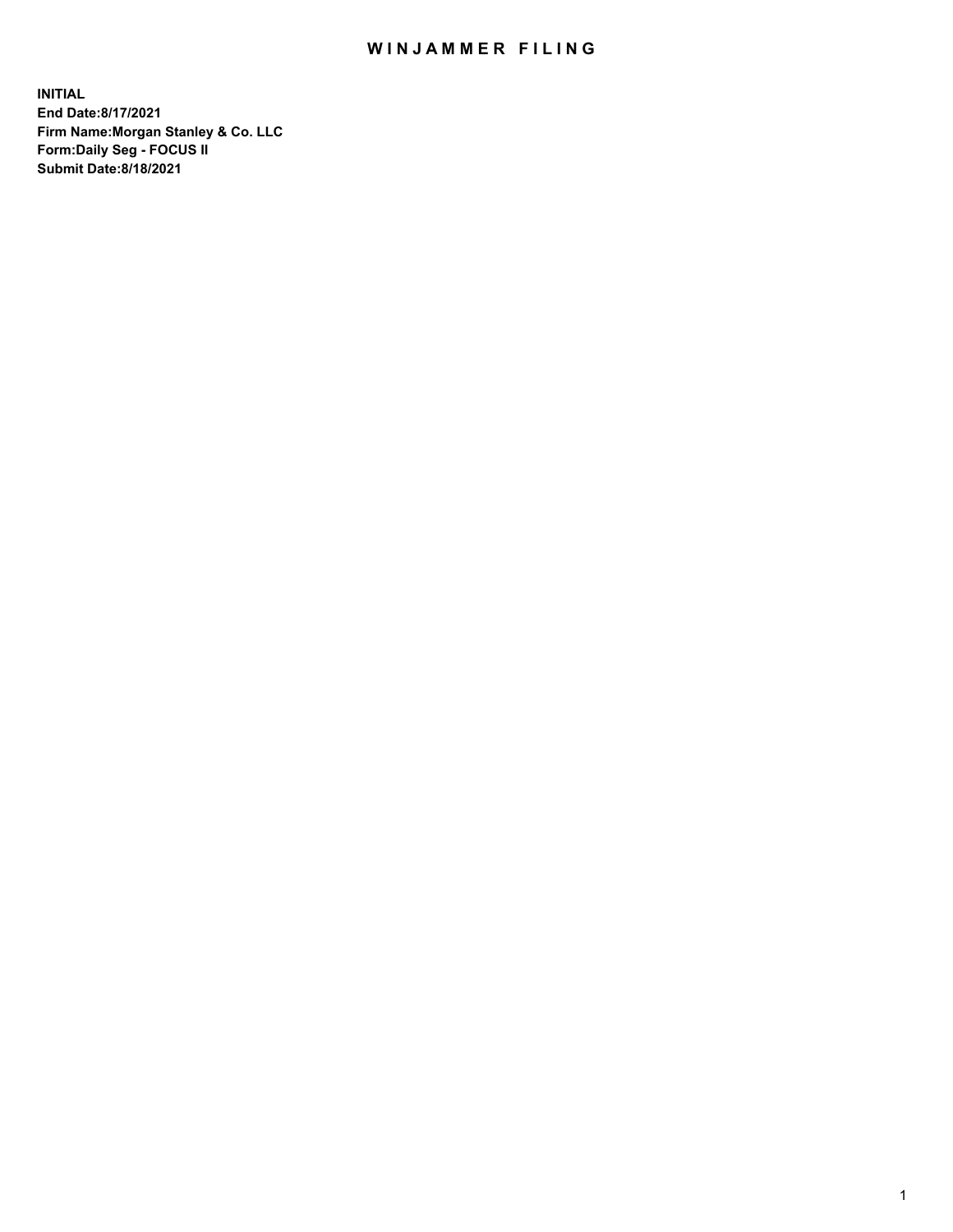**INITIAL End Date:8/17/2021 Firm Name:Morgan Stanley & Co. LLC Form:Daily Seg - FOCUS II Submit Date:8/18/2021 Daily Segregation - Cover Page**

| Name of Company                                                                                                                                                                                                                                                                                                                | <b>Morgan Stanley &amp; Co. LLC</b>                    |
|--------------------------------------------------------------------------------------------------------------------------------------------------------------------------------------------------------------------------------------------------------------------------------------------------------------------------------|--------------------------------------------------------|
| <b>Contact Name</b>                                                                                                                                                                                                                                                                                                            | <b>Ikram Shah</b>                                      |
| <b>Contact Phone Number</b>                                                                                                                                                                                                                                                                                                    | 212-276-0963                                           |
| <b>Contact Email Address</b>                                                                                                                                                                                                                                                                                                   | Ikram.shah@morganstanley.com                           |
| FCM's Customer Segregated Funds Residual Interest Target (choose one):<br>a. Minimum dollar amount: ; or<br>b. Minimum percentage of customer segregated funds required:% ; or<br>c. Dollar amount range between: and; or<br>d. Percentage range of customer segregated funds required between:% and%.                         | 235,000,000<br><u>0</u><br>0 Q<br>0 Q                  |
| FCM's Customer Secured Amount Funds Residual Interest Target (choose one):<br>a. Minimum dollar amount: ; or<br>b. Minimum percentage of customer secured funds required:% ; or<br>c. Dollar amount range between: and; or<br>d. Percentage range of customer secured funds required between: % and %.                         | 140,000,000<br><u>0</u><br><u>00</u><br>0 <sub>0</sub> |
| FCM's Cleared Swaps Customer Collateral Residual Interest Target (choose one):<br>a. Minimum dollar amount: ; or<br>b. Minimum percentage of cleared swaps customer collateral required:% ; or<br>c. Dollar amount range between: and; or<br>d. Percentage range of cleared swaps customer collateral required between:% and%. | 92,000,000<br><u>0</u><br>0 Q<br>00                    |

Attach supporting documents CH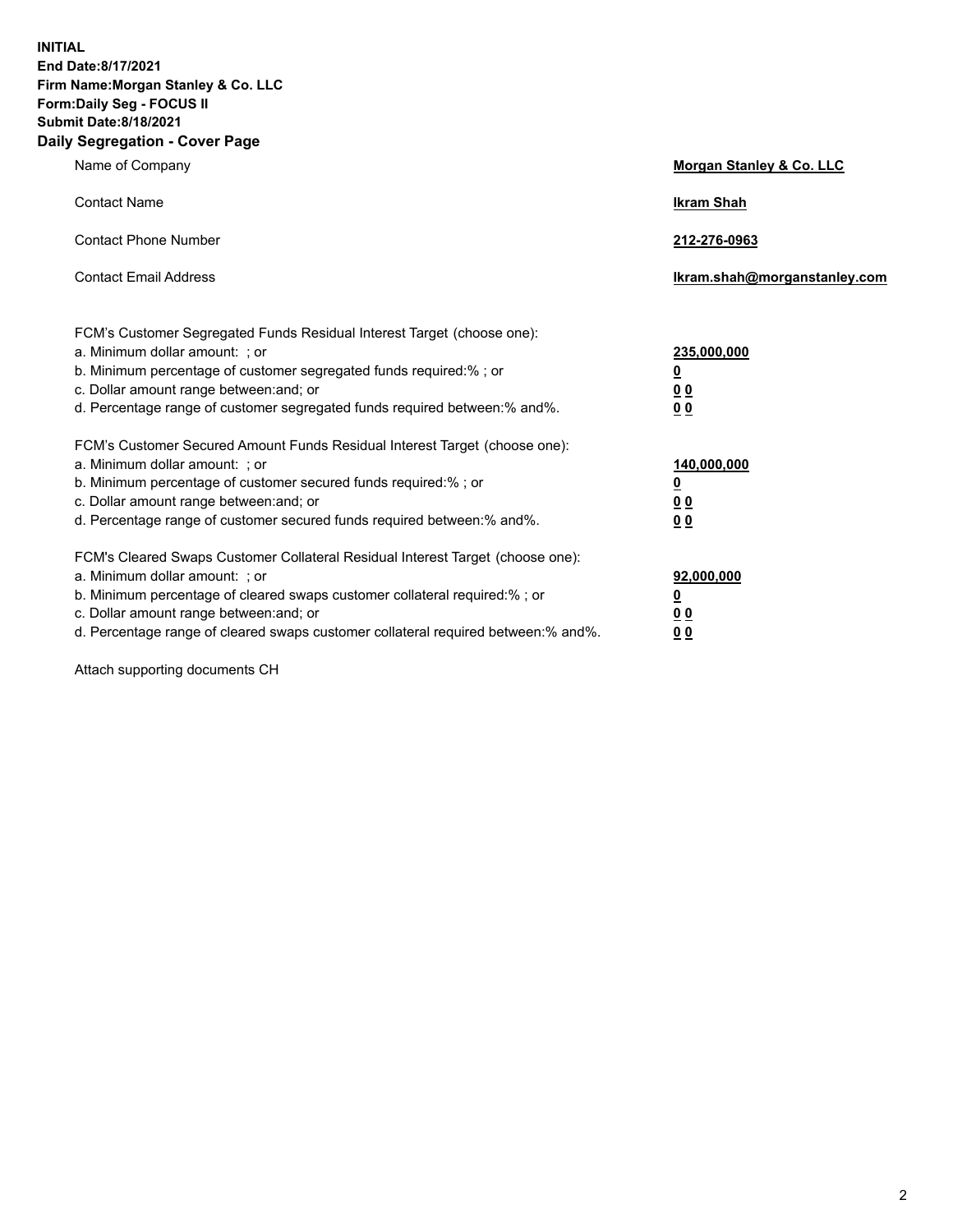## **INITIAL End Date:8/17/2021 Firm Name:Morgan Stanley & Co. LLC Form:Daily Seg - FOCUS II Submit Date:8/18/2021**

**Daily Segregation - Secured Amounts** Foreign Futures and Foreign Options Secured Amounts Amount required to be set aside pursuant to law, rule or regulation of a foreign government or a rule of a self-regulatory organization authorized thereunder 1. Net ledger balance - Foreign Futures and Foreign Option Trading - All Customers A. Cash **4,530,949,956** [7315] B. Securities (at market) **2,085,712,794** [7317] 2. Net unrealized profit (loss) in open futures contracts traded on a foreign board of trade **1,163,916,745** [7325] 3. Exchange traded options a. Market value of open option contracts purchased on a foreign board of trade **43,296,831** [7335] b. Market value of open contracts granted (sold) on a foreign board of trade **-26,608,099** [7337] 4. Net equity (deficit) (add lines 1. 2. and 3.) **7,797,268,227** [7345] 5. Account liquidating to a deficit and account with a debit balances - gross amount **27,796,362** [7351] Less: amount offset by customer owned securities **-25,290,631** [7352] **2,505,731** 6. Amount required to be set aside as the secured amount - Net Liquidating Equity Method (add lines 4 and 5) 7. Greater of amount required to be set aside pursuant to foreign jurisdiction (above) or line 6. FUNDS DEPOSITED IN SEPARATE REGULATION 30.7 ACCOUNTS 1. Cash in banks A. Banks located in the United States **455,038,451** [7500] B. Other banks qualified under Regulation 30.7 **196,742,304** [7520] **651,780,755** 2. Securities A. In safekeeping with banks located in the United States **664,400,182** [7540] B. In safekeeping with other banks qualified under Regulation 30.7 **58,306,924** [7560] **722,707,106** 3. Equities with registered futures commission merchants A. Cash **14,183,369** [7580] B. Securities **0** [7590] C. Unrealized gain (loss) on open futures contracts **-373,091** [7600] D. Value of long option contracts **0** [7610] E. Value of short option contracts **0** [7615] **13,810,278** [7620] 4. Amounts held by clearing organizations of foreign boards of trade A. Cash **0** [7640] B. Securities **0** [7650] C. Amount due to (from) clearing organization - daily variation **0** [7660] D. Value of long option contracts **0** [7670] E. Value of short option contracts **0** [7675] **0** [7680] 5. Amounts held by members of foreign boards of trade A. Cash **4,084,522,448** [7700] B. Securities **1,363,005,688** [7710] C. Unrealized gain (loss) on open futures contracts **1,164,289,837** [7720] D. Value of long option contracts **43,296,831** [7730] E. Value of short option contracts **-26,608,099** [7735] **6,628,506,705** 6. Amounts with other depositories designated by a foreign board of trade **0** [7760]

- 7. Segregated funds on hand **0** [7765]
- 8. Total funds in separate section 30.7 accounts **8,016,804,844** [7770]
- 9. Excess (deficiency) Set Aside for Secured Amount (subtract line 7 Secured Statement Page 1 from Line 8)
- 10. Management Target Amount for Excess funds in separate section 30.7 accounts **140,000,000** [7780]
- 11. Excess (deficiency) funds in separate 30.7 accounts over (under) Management Target **77,030,886** [7785]

[7354]

**0** [7305]

**7,799,773,958** [7355]

## **7,799,773,958** [7360]

[7530]

[7570]

[7740] **217,030,886** [7380]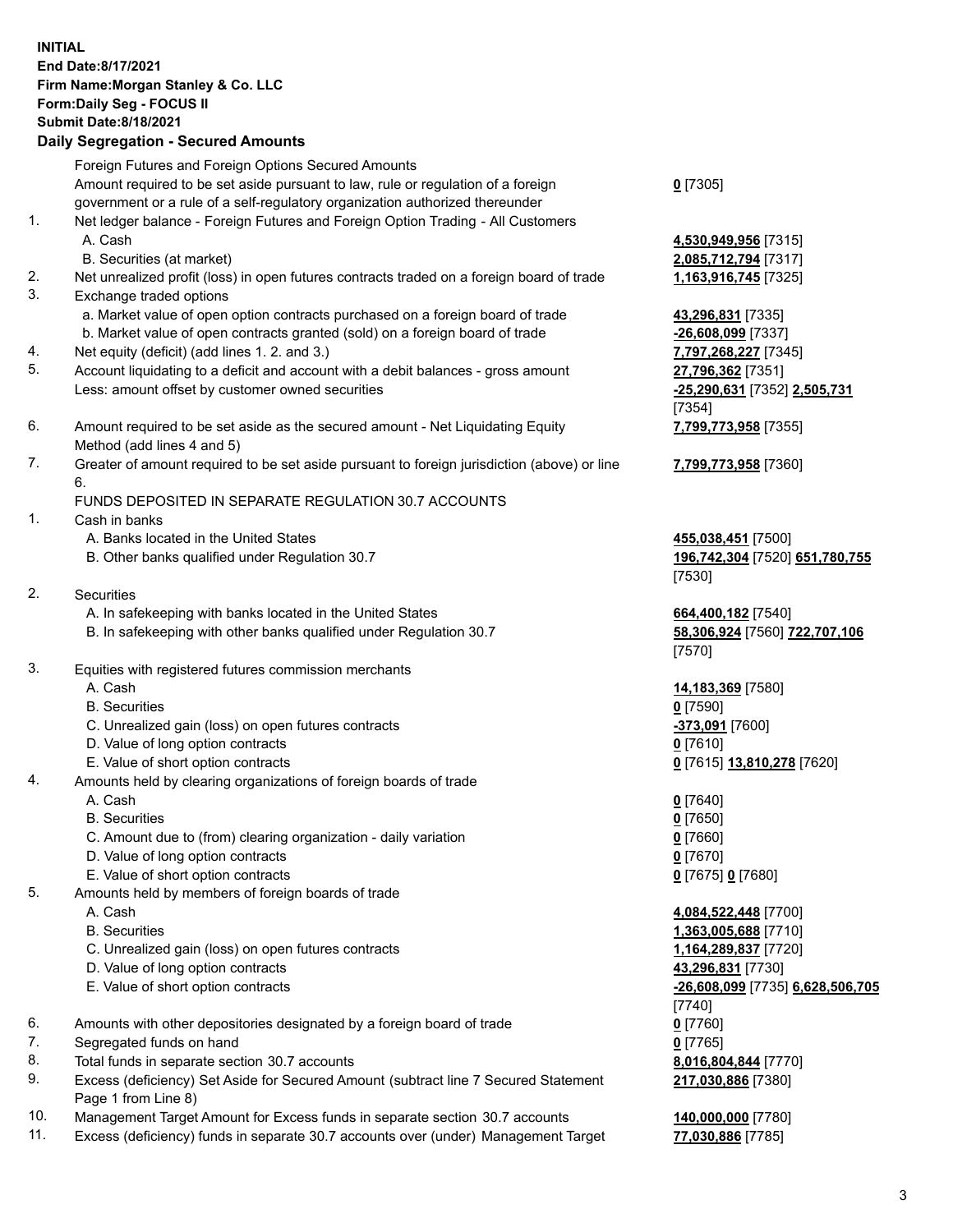**INITIAL End Date:8/17/2021 Firm Name:Morgan Stanley & Co. LLC Form:Daily Seg - FOCUS II Submit Date:8/18/2021 Daily Segregation - Segregation Statement** SEGREGATION REQUIREMENTS(Section 4d(2) of the CEAct) 1. Net ledger balance A. Cash **12,873,846,964** [7010] B. Securities (at market) **7,381,902,535** [7020] 2. Net unrealized profit (loss) in open futures contracts traded on a contract market **3,464,912,434** [7030] 3. Exchange traded options A. Add market value of open option contracts purchased on a contract market **921,024,464** [7032] B. Deduct market value of open option contracts granted (sold) on a contract market **-571,184,802** [7033] 4. Net equity (deficit) (add lines 1, 2 and 3) **24,070,501,595** [7040] 5. Accounts liquidating to a deficit and accounts with debit balances - gross amount **302,613,500** [7045] Less: amount offset by customer securities **-302,256,815** [7047] **356,685** [7050] 6. Amount required to be segregated (add lines 4 and 5) **24,070,858,280** [7060] FUNDS IN SEGREGATED ACCOUNTS 7. Deposited in segregated funds bank accounts A. Cash **2,288,845,104** [7070] B. Securities representing investments of customers' funds (at market) **0** [7080] C. Securities held for particular customers or option customers in lieu of cash (at market) **2,719,720,492** [7090] 8. Margins on deposit with derivatives clearing organizations of contract markets A. Cash **14,509,592,619** [7100] B. Securities representing investments of customers' funds (at market) **0** [7110] C. Securities held for particular customers or option customers in lieu of cash (at market) **4,512,175,406** [7120] 9. Net settlement from (to) derivatives clearing organizations of contract markets **-80,845,124** [7130] 10. Exchange traded options A. Value of open long option contracts **921,024,464** [7132] B. Value of open short option contracts **-571,184,802** [7133] 11. Net equities with other FCMs A. Net liquidating equity **8,075,930** [7140] B. Securities representing investments of customers' funds (at market) **0** [7160] C. Securities held for particular customers or option customers in lieu of cash (at market) **0** [7170] 12. Segregated funds on hand **150,006,637** [7150] 13. Total amount in segregation (add lines 7 through 12) **24,457,410,726** [7180] 14. Excess (deficiency) funds in segregation (subtract line 6 from line 13) **386,552,446** [7190] 15. Management Target Amount for Excess funds in segregation **235,000,000** [7194]

16. Excess (deficiency) funds in segregation over (under) Management Target Amount Excess

**151,552,446** [7198]